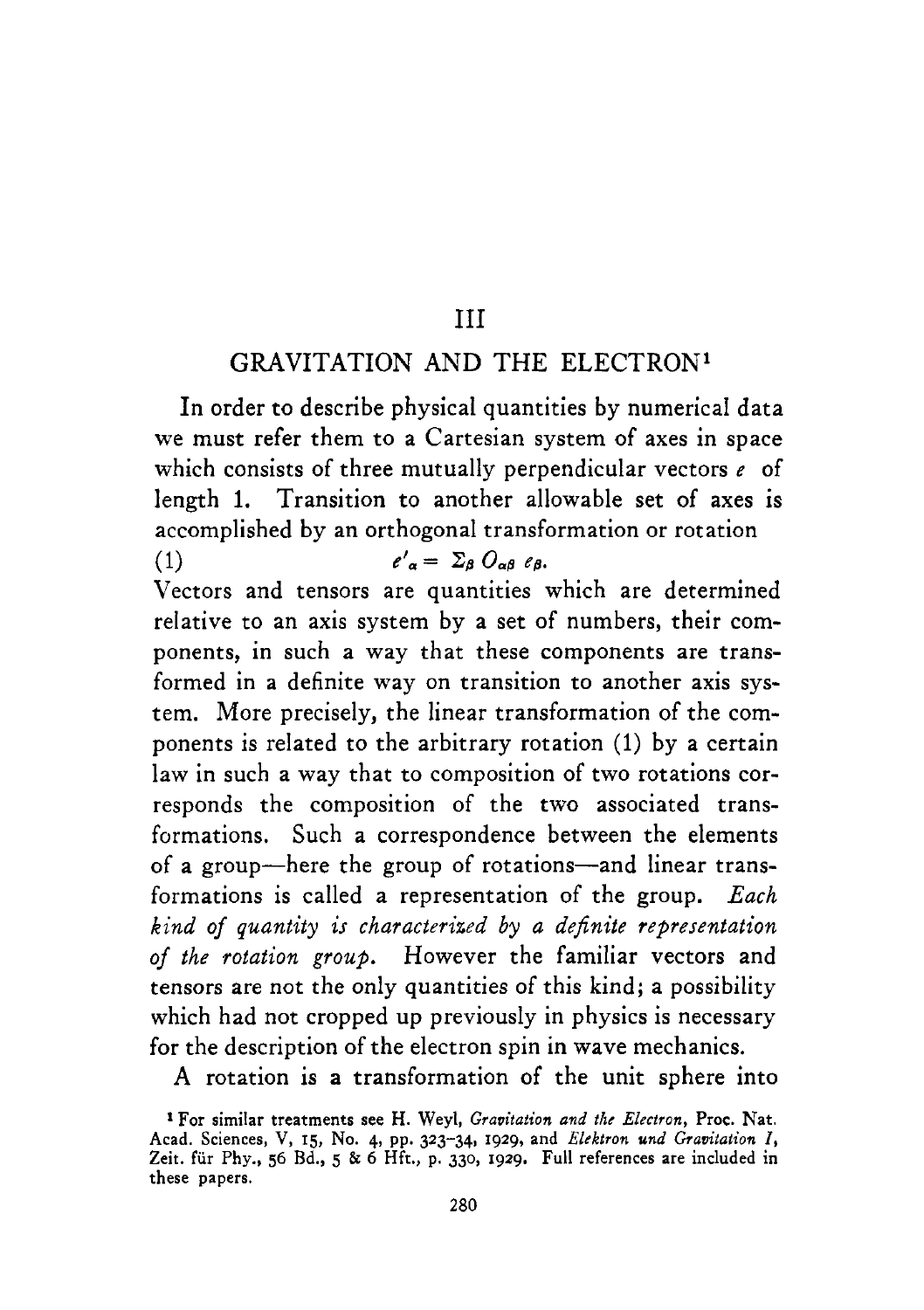itself. The sphere can be projected stereographically onto its equatorial plane, which is to be considered as described by the complex variable  $\zeta = x + iy$ . We then replace the one complex coordinate  $\zeta$  on the sphere by two homogeneous coordinates  $\psi_1$ ,  $\psi_2$  by writing  $\zeta = \psi_2/\psi_1$  (in order to include in the representation the center of projection on the sphere). The formulas for the stereographic projection are then  $(x_{\alpha})$  being the Cartesian coordinates in space)

(2) 
$$
\psi_2 \bar{\psi}_1 + \psi_1 \bar{\psi}_2 : \frac{1}{i} (\psi_2 \bar{\psi}_1 - \psi_1 \bar{\psi}_2) : \psi_1 \bar{\psi}_1 - \psi_2 \bar{\psi}_2 : \psi_1 \bar{\psi}_1 + \psi_2 \bar{\psi}_2
$$

Each rotation *s* of the sphere can now be represented by a unitary transformation of the coordinates  $\psi_1$ ,  $\psi_2$ , i.e., by a linear transformation (s) which leaves  $\psi_1 \bar{\psi}_1 + \psi_2 \bar{\psi}_2$  invariant (Cayley and Helmholtz). Of course this transformation *(5)*  is only definite in the homogeneous sense, so that transformations which are obtained from each other by multiplying all coefficients by a number  $e^{i\lambda}$  of absolute value 1 are to be considered as the same. We can avoid this arbitrariness by a normalization, requiring that the determinant of the transformation shall be  $+1$ ; it is still double-valued, however, since multiplication of all coefficients by  $-1$  does not disturb the normalization. **(2)** are Hermitean forms in  $\nu_1$ ,  $\nu_2$  with the coefficient matrices

(3) 
$$
S_1 = \begin{Vmatrix} 0 & 1 \\ 1 & 0 \end{Vmatrix}, S_2 = \begin{Vmatrix} 0 & -i \\ i & 0 \end{Vmatrix}, S_3 = \begin{Vmatrix} 1 & 0 \\ 0 & -1 \end{Vmatrix}.
$$

Denoting by  $\psi$  the matrix with the one *column*  $\psi_1$ ,  $\psi_2$  and by  $\bar{\psi}$  the matrix with one *row* consisting of the conjugate complex quantities  $\mathbf{F}_1$ ,  $\mathbf{F}_2$ , the expressions (2) for the rectangular components become

$$
x_{\alpha}=\mathcal{J}S_{\alpha}\mathcal{V}.
$$

The law of transformation of the  $\psi$  is consequently determined by the requirement that the three quantities  $\bar{\psi}S_{a}\psi$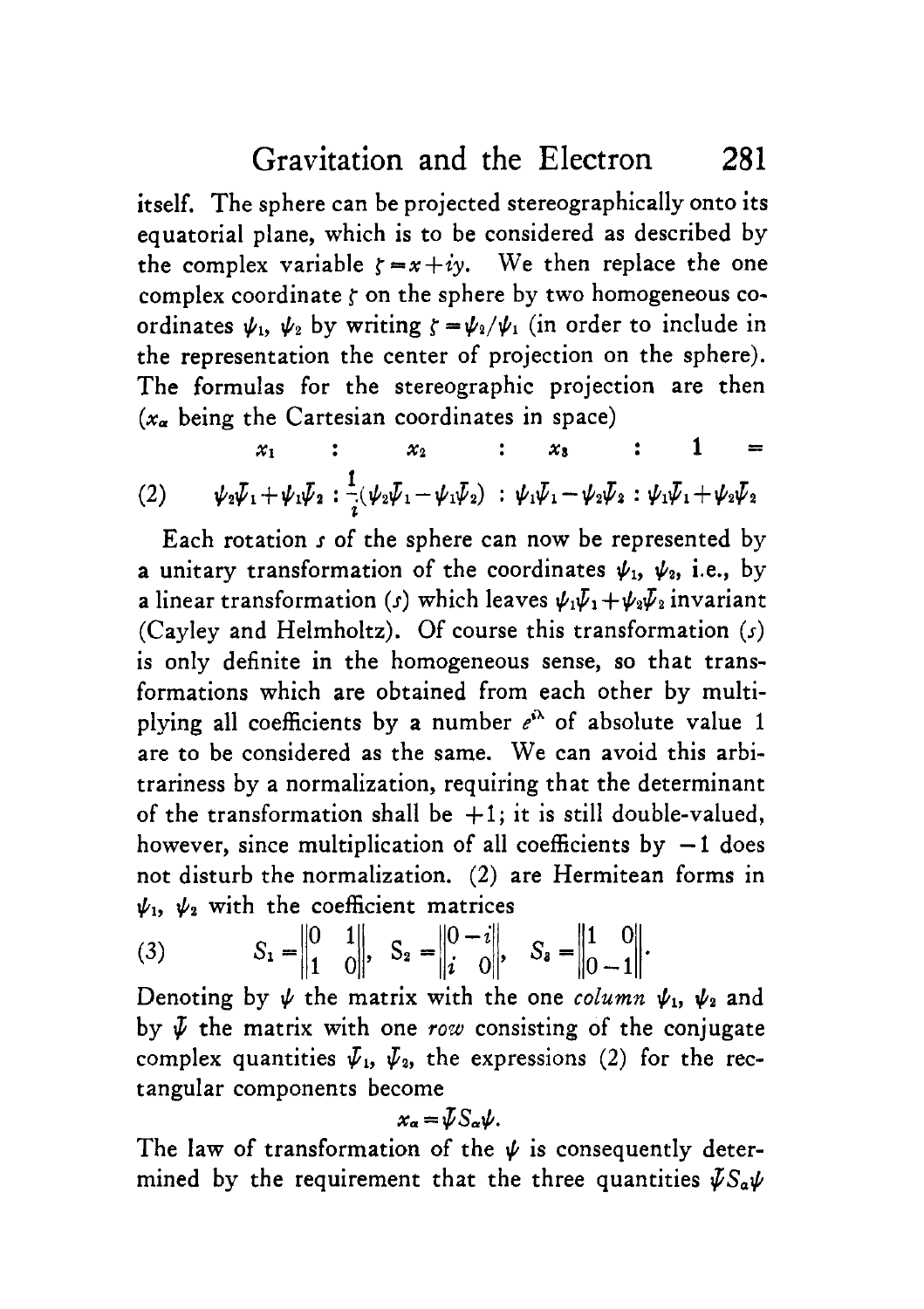transform like the components of a vector, **A** quantity having two components with this law of transformation describes the wave field of an electron in Pauli's theory of the electron spin; both components of  $\psi$  are here of course functions of position (and time).

It follows immediately from the above law that

$$
\Sigma_{\alpha} S_{\alpha} \frac{\partial}{\partial x_{\alpha}} = \nabla
$$

is a differential operator independent of coordinate system which transforms  $\psi$  into quantity  $\nabla \psi$  of the same kind. Dirac remarked that the reiterated operator **VV is** the Poisson operator

$$
\Delta = \frac{\partial^2}{\partial x_1^2} + \frac{\partial^2}{\partial x_2^2} + \frac{\partial^2}{\partial x_3^2}.
$$

He therefore replaced the de Broglie-Schrodinger wave equation of second order for the scalar quantity  $\psi$ , which cannot take account of the spin, by two first order equations in the two components  $\psi_1$ ,  $\psi_2$  in which this differential operator  $\nabla$  plays the same rôle as the Poisson operator in the scalar theory, and was in this way able to give a most satisfactory explanation of the anomolous Zeeman effect in all its details.

But he did still more. We must really operate in the fourdimensional world-instead of in three-dimensional spacewhich has, in accordance with the special theory of relativity **a** geometry (Minkowski's geometry) analogous to that of three-dimensional Euclidean space. **A** Cartesian system of axes there consists of three real space-like vectors  $e(1)$ ,  $e(2)$ ,  $e(3)$  and a pure imaginary vector  $e(0)$ ; we expressly demand that the real time-like vector  $e(0)/i$  point toward the future. Unfortunately the quantity  $\psi$  has then four components  $\psi_1^+$ ,  $\psi_2^+$ ;  $\psi_1^-$ ,  $\psi_2^-$  instead of two. *S(a)* are now linear transformations of the four components under which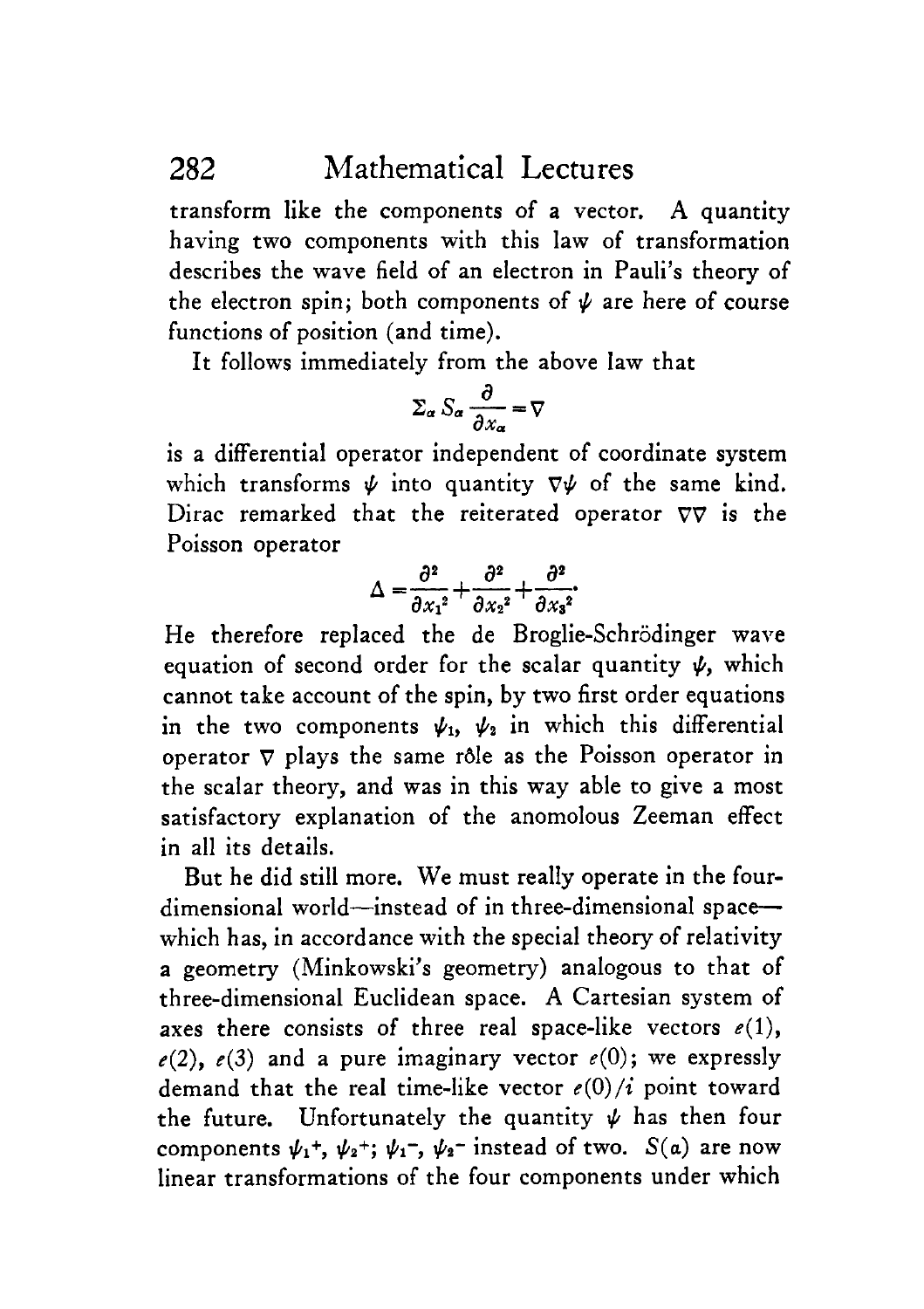the two  $+$ -components and the two  $-$ -components transform among themselves; for the +-components it equals the *S<sub>a</sub>* given above and differs only in sign for the --components. To them must be added

$$
S(0) = \begin{vmatrix} i & 0 \\ 0 & i \end{vmatrix}
$$

The law of transformation of the components of  $\psi$  is again to be described as one under which the four quantities  $\sqrt[x]{S(a)}$  *t* transform like the components of a four-vector under transition from one Cartesian coordinate system to another.

The Dirac wave equations arise from an *action principle*  which is additively composed of the two integral invariants:

(4) 
$$
\frac{h}{i} \mathcal{J}\psi S(a) \frac{\partial \psi}{\partial x_{\alpha}} dx
$$
  $(dx = dx_0 dx_1 dx_2 dx_3)$   
\n(a summed over 0, 1, 2, 3), and  
\n(5)  $cm \mathcal{J}(\psi_1 + \psi_1 - + \psi_2 + \psi_2 - + \psi_1 - \psi_1 + + \psi_2 - \psi_2 +) dx$   
\n $= cm \mathcal{J}(\psi_1 + \psi_1 + \psi_2 + \psi_2)$   
\n*m* being the mass of the electron. The components of  $\psi$  are  
\nthe quantities which are to be varied. This holds as long  
\nas there is no electromagnetic field present; if there be such,  
\nthe operator  $\frac{\partial}{\partial x_{\alpha}}$  acting on  $\psi$  must be replaced by  $\frac{\partial}{\partial x_{\alpha}} + \frac{i e}{h} \varphi_{\alpha}$   
\n(-*e* the charge of the electron,  $\frac{h}{2\pi}$  the quantum of action  
\nand  $\varphi$  the components of the electromagnetic potential).  
\nIn addition to Dirac's equation we have Maxwell's equations,  
\nin which the four-vector of charge-current density is given by  
\n(6)  $\rho_{\alpha} = -e\psi S(\alpha)\psi$   
\nin particular the charge density is  
\n(7)  $-e(\psi_1 + \psi_1 + \psi_2 + \psi_2 + \psi_1 + \psi_1 - \psi_2 - \psi_2)$   
\nThis corresponds to the circumstances that the Maxwellian

action of the electromagnetic field is to be added to **(4)**  and  $(5)$  as a third constituent and the  $\varphi_a$  also varied.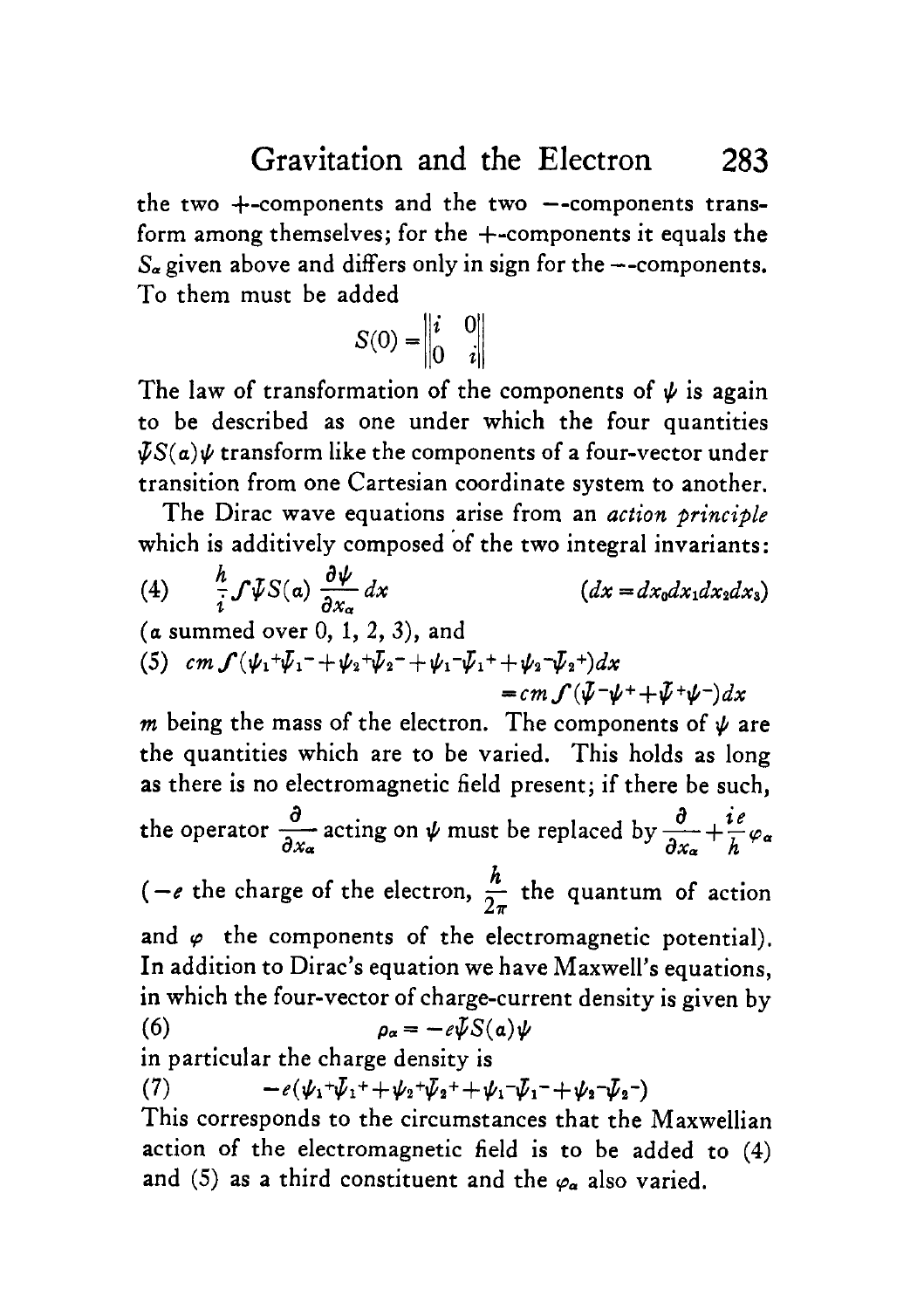These field equations differ strikingly from those of classical physics in that *they contain the fundamental atomic constants e, h, m.* Denoting  $\frac{e}{h}$   $\varphi_{\alpha}$  by  $\varphi_{\alpha}$  they only occur in the two combinations: *e2/hc,* a pure number (the so-called fine structure constant) and *h/mc,* an atomic length (the "wave length of the electron"). The meaning of the field equations differs radically from those of classical physics, It is not meant that the charge of the electron is really smeared over all space in accordance with (7), as Schrödinger held for a time, but rather that **(7)** is the probability of localization multiplied by the total charge  $-e$ . Before the equations can yield correct statistical predictions they must be subjected to the *process of quantization,* which is not entirely cleared up as yet. This process introduces the action constant *h* again. But that is obviously necessary if the theory is to be in a position to give an account of the atomistic constitution of matter, for in order to determine the three atomistic units of length, time, and mass we need in addition to the velocity of light *c* two further independent dimensional constants; and the field equations as they appear above contain but one, the length *h/mc. h* 

By this new situation, which introduces an atomic radius into the field equations themselves--but not until this step-my principle of *gauge-invariance,* with which I had hoped to relate gravitation and electricity, **is** robbed of its support. But it is now very agreeable to see that this principle has an equivalent in the quantum-theoretical field equations which is exactly like it in formal respects; the laws are invariant under the simultaneous replacement of  $\psi$  by  $e^{i\lambda}\psi$ , aλ  $\varphi_{\alpha}$  by  $\varphi_{\alpha} - \frac{\partial \lambda}{\partial x_{\alpha}}$  where  $\lambda$  is an arbitrary real function of position and time, **Also** the relation of this property of in-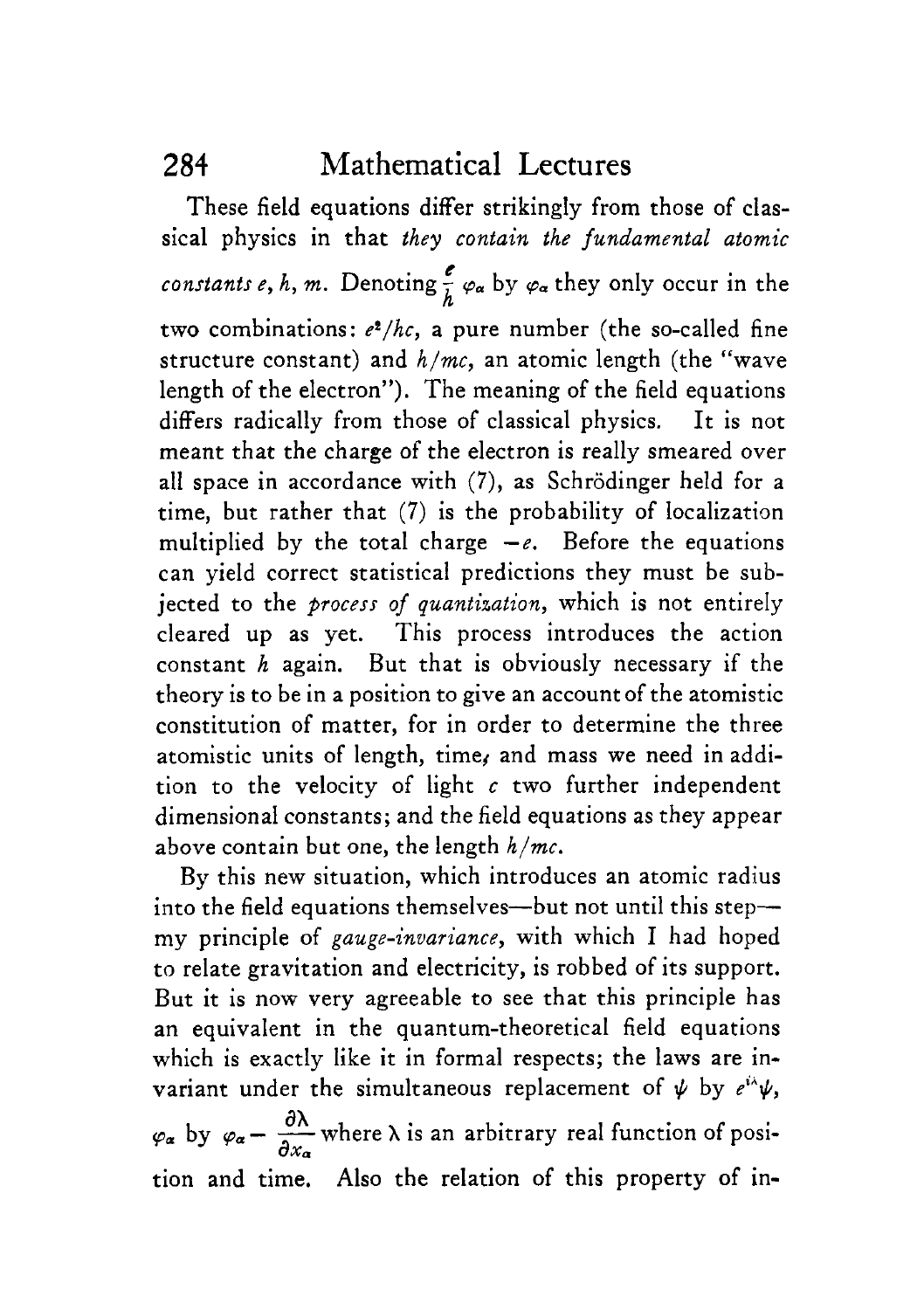### Gravitation and the Electron **285**

variance to the law of conservation of electricity remains exactly as before. The fact that the action integral remains unchanged by the infinitesimal variation

$$
\delta \psi = i \lambda \psi, \qquad \delta \varphi_a = - \frac{\partial \lambda}{\partial x_a}
$$

**(A** an arbitrary function) signifies a dependence between the laws of matter and electromagnetism-which arise from the action integral by variation of the  $\psi$  and  $\varphi$  respectively. This identical relation consists in the fact that the law of conservation of electricity

$$
\frac{\partial \rho_a}{\partial x_a} = 0
$$

follows from the material as well as from the electromagnetic equations. The principle of gauge-invariance has the character of general relativity since it contains an arbitrary function *h,* and can certainly only be understood in terms of it.

The tensor calculus is not the proper mathematical instrument to use in translating the quantum-theoretic equations of the electron over into the *general theory of relativity.*  Vectors and terms are so constituted that the law which defines the transformation of their components from one Cartesian set of axes to another can be extended to the most general linear transformation, to an affine set of axes. That is not the case for quantity  $\psi$ , however; this kind of quantity belongs to a representation of the rotation group which cannot be extended to the affine group. Consequently we cannot introduce components of  $\psi$  relative to an arbitrary coordinate system in general relativity as we can for the electromagnetic potential and field strengths. We must rather describe the metric at a point *P* by local Cartesian axes  $e(a)$  instead of by the  $g_{pq}$ . The wave field has definite components  $\psi_1^+, \psi_2^+, \psi_1^-, \psi_3^-$  relative to such axes, and we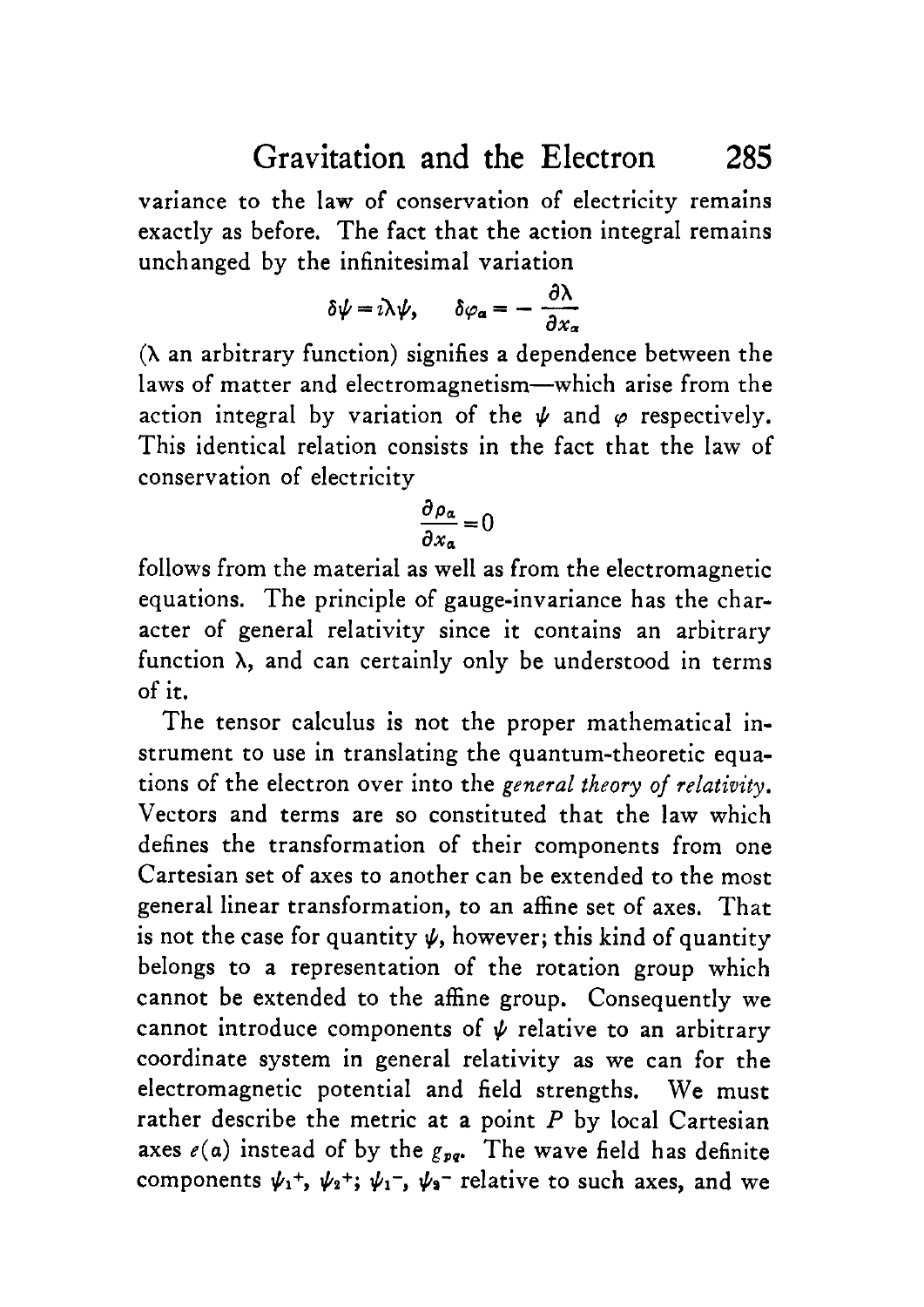know how they transform on transition to any other Cartesian axes in P. The laws shall naturally be invariant under arbitrary rotation of the axes in P, and the axes at different points can be rotated independently of each other; they are in no way bound together. The formal aspects of our theory are similar to Einstein's recent attempts to unify electricity and gravitation; he too employs local Cartesian axes--n-legs, as he calls them-in place of the  $g_{\textit{pos}}$ . But he assumes "*distant parallelism*," *i.e.*, the axes in different points shall be so bound to one another that when rotated at one of them the axes in all other points automatically undergo the same rotation. I do not believe in this distant parallelism at all; there is no indication that Nature has availed herself of such an artificial geometry. I am convinced that if there is a physical content in Einstein's latest formal development it must come to light in the present connection, It now seems to me hopeless to seek a unification of gravitation and electricity without taking the material waves--the  $\nu$  field-into account.

For the purpose of analytic expression we need four **co***ordinates*  $x_p$  in addition to these local Cartesian axes. Let  $e^p(a)$  be the components of the vector  $e(a)$  in this coordinate system; the  $4.4$  quantities  $e^p(a)$  characterize the gravitational *field.* If  $t(a)$  be the components of a vector relative to the Cartesian axes, its contravariant components *t*<sup>p</sup> relative to the coordinate system are given by

$$
t^p = \sum_{\alpha} e^p(\alpha) t(\alpha).
$$

Conversely the *t(a)* are obtained from the covariant components *tp,* relative to the coordinate system by

$$
t(\mathfrak{a})=\sum_{p} e^{p}(\mathfrak{a})t_{p}.
$$

We consequently have upper and lower Latin indices, which refer to the coordinate system, and Greek indices, which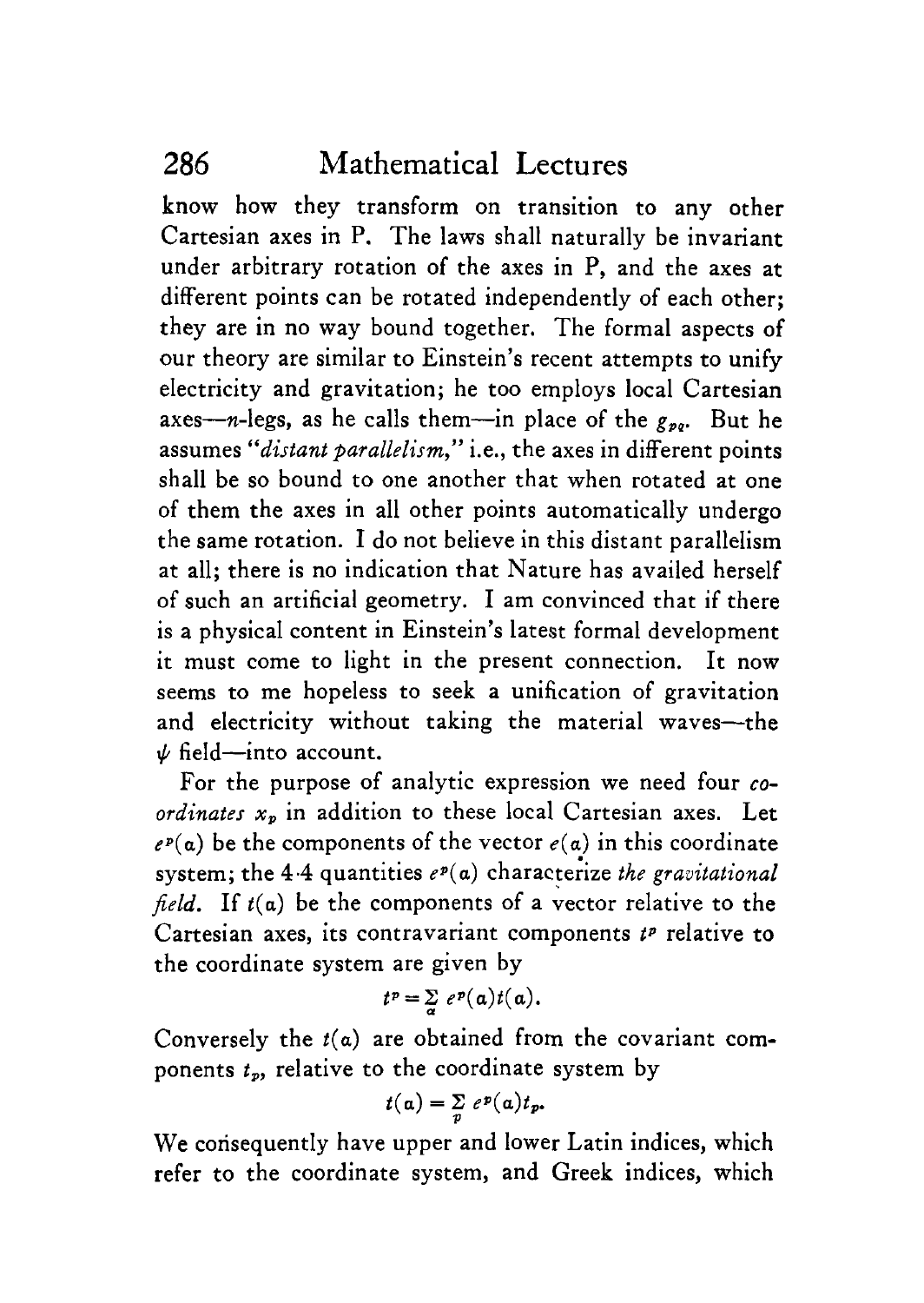belong to the axes, I have described how we are to juggle them.

Let  $\int \mathfrak{S} dx$  be the action quantity of matter and the electromagnetic field ("matter in the extended sense"). We subject the  $e^p(a)$  to an arbitrary infinitesimal variation which vanishes outside a finite portion of the world and obtain an equation

$$
\delta \int \mathfrak{D} dx = \int t_p(a) \delta e^p(a) dx.
$$

It is here immaterial if or how the  $\psi$  and  $\varphi$  are varied, as the material and electromagnetic equations are assumed to hold; these latter state that the change in the action integral brought about by unrestricted variations of the  $\psi$  and  $\varphi$ vanishes. **As** we know, the general theory of relativity first enables us to give a general definition of the tensor density  $t_n(a)$  of energy by varying the metric field as above. The action integral is invariant under infinitesimal transformations of the coordinates; its variation consequently vanishes if the changes  $\delta e^p(a)$  are brought about by deformation of the coordinate system whereas the axes  $e(a)$  are held fast. This leads, as is well known, to the four components of the law of conservation of energy and linear momentum

(8) 
$$
\frac{\partial \mathbf{t}_{p}^{q}}{\partial x^{q}} + \mathbf{t}_{q}(a) \frac{\partial e^{q}(a)}{\partial x^{p}} = 0
$$

(This **is** admittedly not a true law of conservation in the general theory of relativity on account of the second term occurring in addition to the divergence.) Further, the action is invariant under an infinitesimal rotation, depending arbitrarily on position, of the local axes. This yields, as can be seen immediately, the law **of** symmetry of the energy tensor; it is here not identically fulfilled, but only in consequence of the material and electromagnetic equations. **As** we know, this symmetry is essentially identical with the law of conservation of angular momentum. Conservation theorems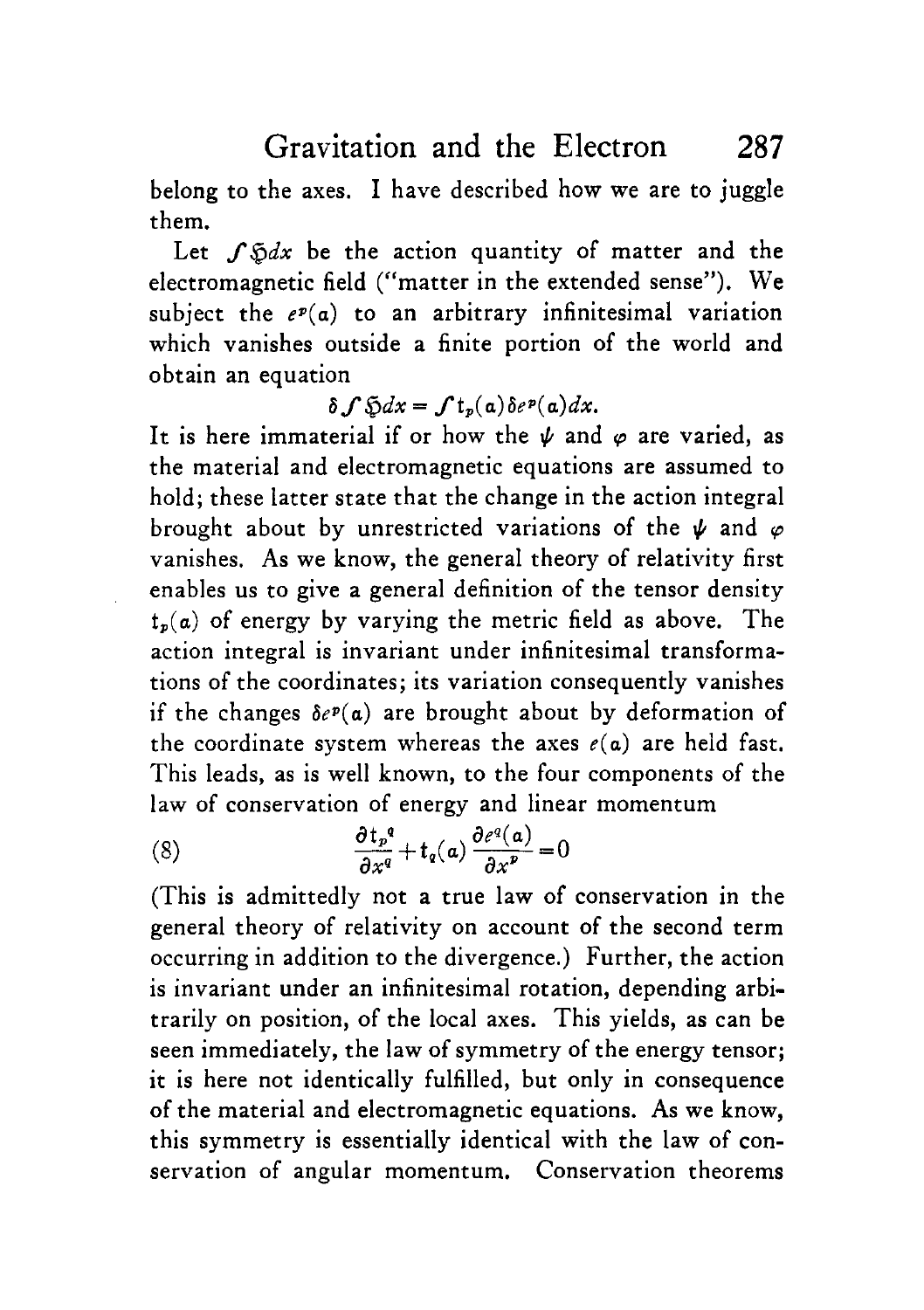always result-and this is a general rule-from properties of invariance. We have also found an invariance propertygauge invariance-corresponding to the law of conservation of energy.

I must be more concrete. We wish to take over the principal term **(4)** of Dirac's action into general relativity. For this purpose we must know how a quantity of kind  $\psi$ is to be differentiated covariantly. Consider the fixed point  $P=(x_p)$  and a neighboring point  $P'=(x_p+dx_p)$ ; in both *P* and  $P'$  there is a set of axes  $e(a)$  and we denote the components of  $\psi$  referred to these by  $\psi_n = \psi_n(P)$  and  $\psi_n(P')$ respectively. The metric determines an infinitesimal parallel displacement which enables us to carry the axes  $e(a)$  in *P* over to *P'*; we thus obtain a set of Cartesian axes  $e'(a)$ in  $P'$ , and we call the components of  $\psi$  in  $P'$  relative to these axes  $\psi'_n$ . The four differences  $\delta \psi_n = \psi'_n - \psi_n$  depend only on the axes in *P* and transform with them in the same way as the  $\psi_n$  themselves. But  $e'(a)$  can be obtained from the axes *e(a)* in *P'* by an infinitesimal rotation *do:* 

 $\delta e(a) = e'(a) - e(a) = do(a\beta)e(\beta)$ 

and the  $\psi'_n$  arise from the  $\psi_n(P')$  by the corresponding infinitesimal linear transformation  $dE$ .  $\psi_n(P') - \psi_n(P)$  is the differential in the ordinary sense. Hence we finally have

$$
\delta \psi = d\psi + dE \cdot \psi
$$

 $dE$  depends linearly on the displacement  $\overrightarrow{PP}'$  with the components  $dx_p = (dx)^p$ 

$$
dE = E_p(dx)^p.
$$

Hence our formula yields

$$
\psi_{(p)} = \frac{\partial \psi}{\partial x_p} + E_p \psi
$$

as the components of the covariant derivative.

$$
\tilde{\pmb{\psi}} e^{\pmb{p}}(\pmb{a}) S(\pmb{a}) \pmb{\psi}_{(\pmb{p})}
$$

**is** an invariant which becomes a scalar density on division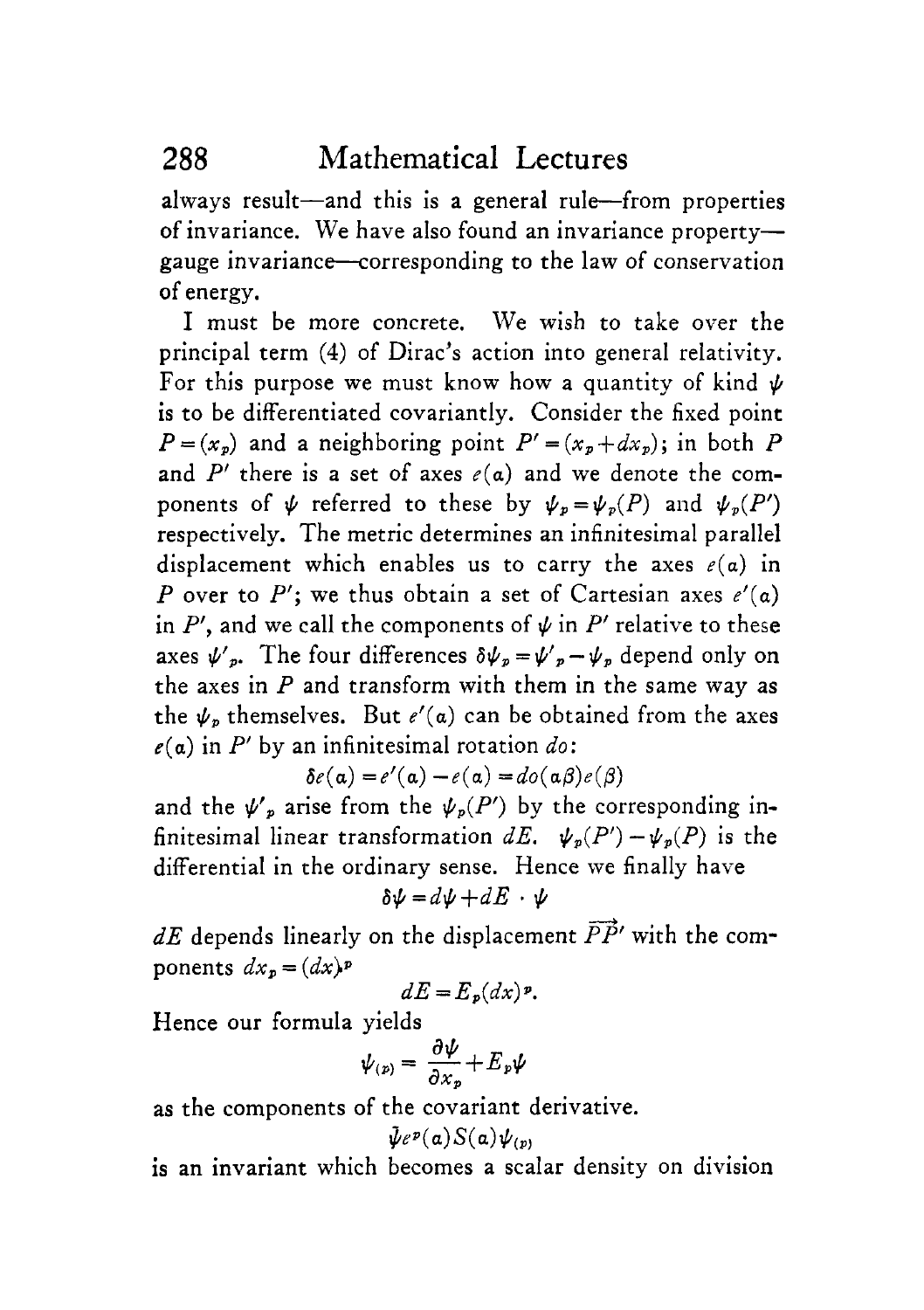## Gravitation and the Electron 289

by the absolute value  $\epsilon$  of the determinant  $|e^{p}(\alpha)|$ . Its integral must replace Dirac's quantity (4). After some difficulty we obtain as the action density of matter

(9) 
$$
\frac{1}{i} \Big\{ \psi e^p(\alpha) S(\alpha) \frac{\partial \psi}{\partial x_p^{\alpha}} + \frac{1}{2} \frac{\partial e^p(\alpha)}{\partial x^p} \psi S(\alpha) \psi \Big\} + \frac{1}{\epsilon} f(\alpha) \psi S(\alpha) \psi.
$$

 $e^{p}(a)$  is the quotient  $e^{p}(a)/\epsilon$ ;  $f(a)$  is expressed in terms of the  $e^p(a)$  and their first derivatives in such a way that it vanishes with the derivatives.

On calculating the energy tensor belonging to this action quantity by the rules given above and then from it the total energy, the momentum and the moment of momentum by integration over the spacial cross-section  $x_0$  = const., we arrive back at the familiar assumptions of quantum theory. In particular the components of momentum are given by the spacial integral of

$$
\frac{1}{i}\,\mathcal{Y}\,\frac{\partial\psi}{\partial x_p}(p=1,\ 2,\ 3)
$$

and this is in accord with the basic association of the and this is in accord with the basic association of the<br>operators  $\frac{1}{i} \hat{\psi} \frac{\partial}{\partial x_1}$ , with momentum  $p_1$ , as employed by Schrödinger. **Also,** the portion of the angular momentum due to the electron spin is not lacking, although one might at first be inclined to fear that by defining the components of angular momentum as the spacial integral of  $1, \partial$  $i$   $\partial x_1$ <sup>'</sup>

$$
x_2t_3(0)-x_3t_2(0),\cdots
$$

only the orbital momentum would appear. This is naturally a powerful support for the assumption that (9) is actually the contribution to the action in so far as its dependence on the  $\nu$  is concerned.

Gravitation may be represented by the same action quantity as in Einstein's classical theory of gravitation. There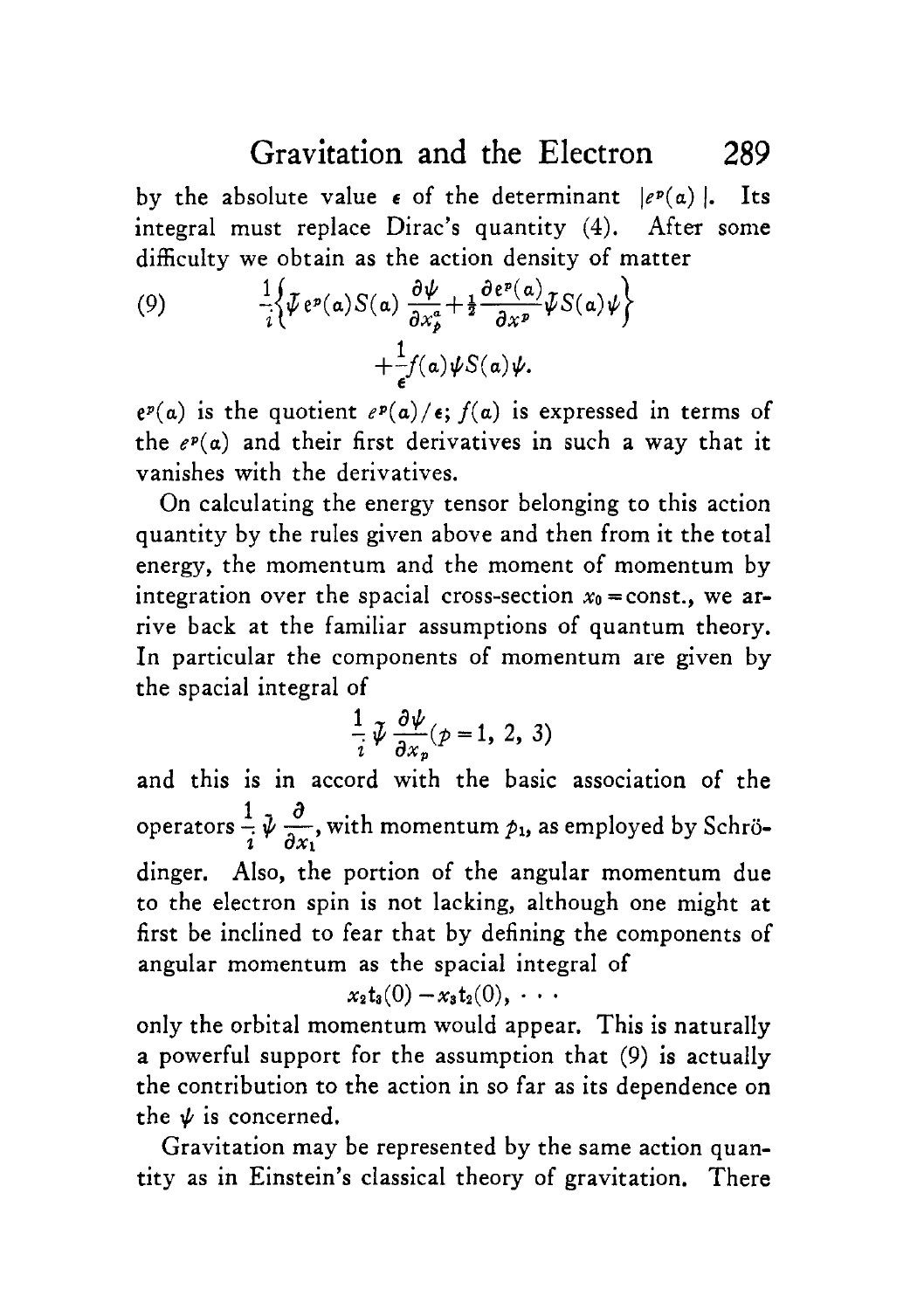then exists, as is well known a gravitational energy such that the total energy satisfies a true conservation law. If *K* be the Einsteinian constant of gravitation the additive composition of the two terms in the action is accompanied by multiplying the gravitational contribution by  $\frac{\kappa h}{c}$ . This constant is the square of a length *d.* But *d* is much smaller than atomic dimensions-it is of the order  $10^{-32}$  cm.

Now for the critical part, the electromagnetic field! Is it an appendage of gravitation or of the material field? **A**  promising suggestion for the development of the first of these two viewpoints here offers itself. In the Dirac theory the influence of the electromagnetic potentials  $\varphi_p$  on matter is represented by the term

(10)  $\varphi(a)\tilde{\psi}S(a)\psi.$ 

Now we find that there is an additional term of exactly the same structure already in (9), without it being necessary to introduce a new entity into the theory in addition to gravitation and matter: we need only consider thef( *u)* which there appears, but which I did not write down explicitly, as the electromagnetic potential. This term arose from the gravitational potentials in such a way that, although it is invariant with respect to coordinate transformations, it **is**  only invariant under rotation of the local axes in the restricted case in which the axis-systems in all points undergo the same rotation, Therefore, if we disregard the material field, there appears to be "distant parallelism" and we have a theory of exactly the same kind as Einstein's latest. But the calculations which I have made on this assumption seem to me to prove that it cannot be correct: we find no connection with Maxwell's equations, which are so well founded on observation; contrary to all experience we find that the potentials themselves, and not merely the field intensities,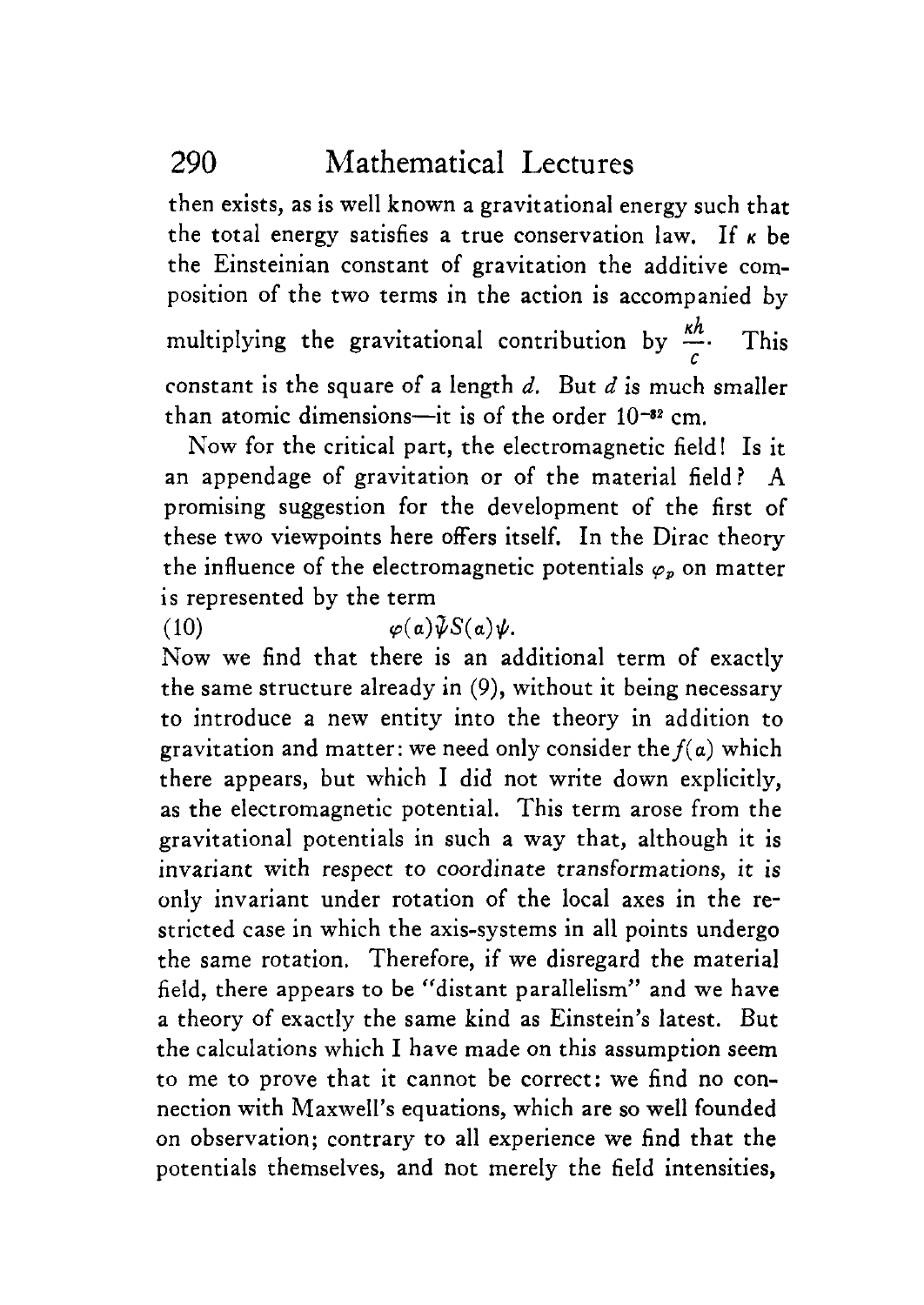are of physical significance and our gauge invariance remains tot ally ununderstandable.

It is my firm conviction that we must seek the origin of the electromagnetic field in another direction. We have already mentioned that it is impossible to connect the transformations of the  $\psi$  in a unique manner with the rotations of the axis system; however we may attempt to accomplish this by means of invariants which can be used as constituents of an action quantity we always find that there remains an arbitrary "gauge factor"  $e^{i\lambda}$ . Hence the local axis-system does not determine the components of  $\psi$ uniquely, but only within such a factor of absolute magnitude 1. In the special theory of relativity, in which the axis system is not tied up to any particular point, this factor **is** a constant. But it is otherwise in the general theory of relativity when we remove the restriction binding the local axis-systems to each other; we cannot avoid allowing the gauge factor to depend arbitrarily on position. There then remains in the infinitesimal linear transformation  $dE$  of  $\psi$ . which corresponds to the given infinitesimal rotation *do*  of the axis-systems, an arbitrary additive term  $+i d\varphi$  1. The complete determination of the covariant differential  $\delta \psi$  of  $\psi$ requires that such a  $d\varphi$  be given. But it must depend linearly on the displacement  $PP'$ :  $d\varphi = \varphi_p(dx)^p$ , if  $\delta \psi$  shall depend linearly on the displacement. On altering  $\psi$  by multiplying it by the gauge factor  $e^{i\lambda}$  we must at the same time replace  $d\varphi$  by  $d\varphi - d\lambda$  as is immediately seen from this formula of the covariant differential. The principle of gauge invariance becomes self-evident. Our  $\varphi$  are the components of the electromagnetic potential, for they influence matter in the same way as these latter are known to do. Also conversely, they are influenced by matter in accordance with the law which experience has shown to hold for electricity.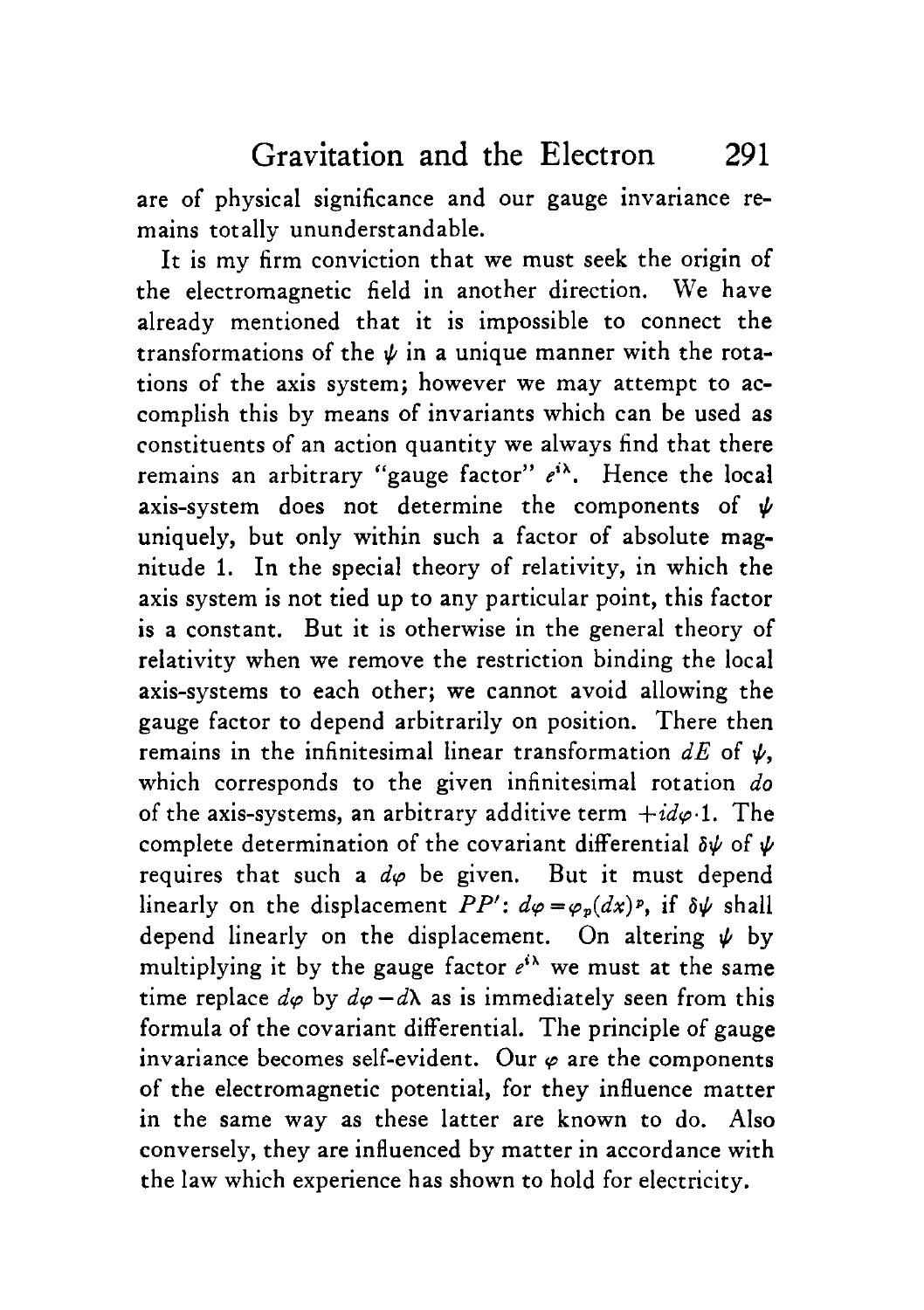$$
f_{pq} = \frac{\partial \varphi_q}{\partial x_k} - \frac{\partial \varphi_p}{\partial x_q}
$$

**is** indeed a gauge-invariant tensor. We build from it the familiar Maxwellian action, the analogue of the Dirichlet integral, the integrand of which we shall call  $\mathfrak{D}(\varphi)$ , and add it to the material term (9). The Maxwellian equations then result from varying the **p.** Both terms in the action quantity have the same dimensions; the combining constant, a pure number, is the fine structure constant *a.* Our theory does not at present indicate any mathematical reason why this number has the numerical value which it actually has.

Until now we have stood, I believe, on solid ground; matter, electricity and gravitation are represented by the Dirac, the Maxwell and the classical Einstein action quantities, all of which have well withstood the test of observation (there could at most be a doubt concerning gravitation), The term *(5)* of the Dirac theory is, however, more doubtful, It must be admitted that if we retain it we can obtain all details of the line spectrum of the hydrogen atom-of one electron moving in the electrostatic field of a nucleus-in accord with what is known from experiment. But we obtain twice too much; if we replace the electron by a particle of the same mass and positive charge  $+e$  (which admittedly does not exist in nature) the Dirac theory gives, contrary to all reason and experience, the same energy terms as for a negative electron, except for a change in sign. Obviously an essential change is here necessary. Furthermore, the theory in its present form contains only the *electron;* there can be no doubt that the *proton* must be introduced into the field equations before they are quantized. In place of one law of conservation of electricity we should have two, expressing the conservation of the number of electrons and protons separately, Our earthly physics sets before us the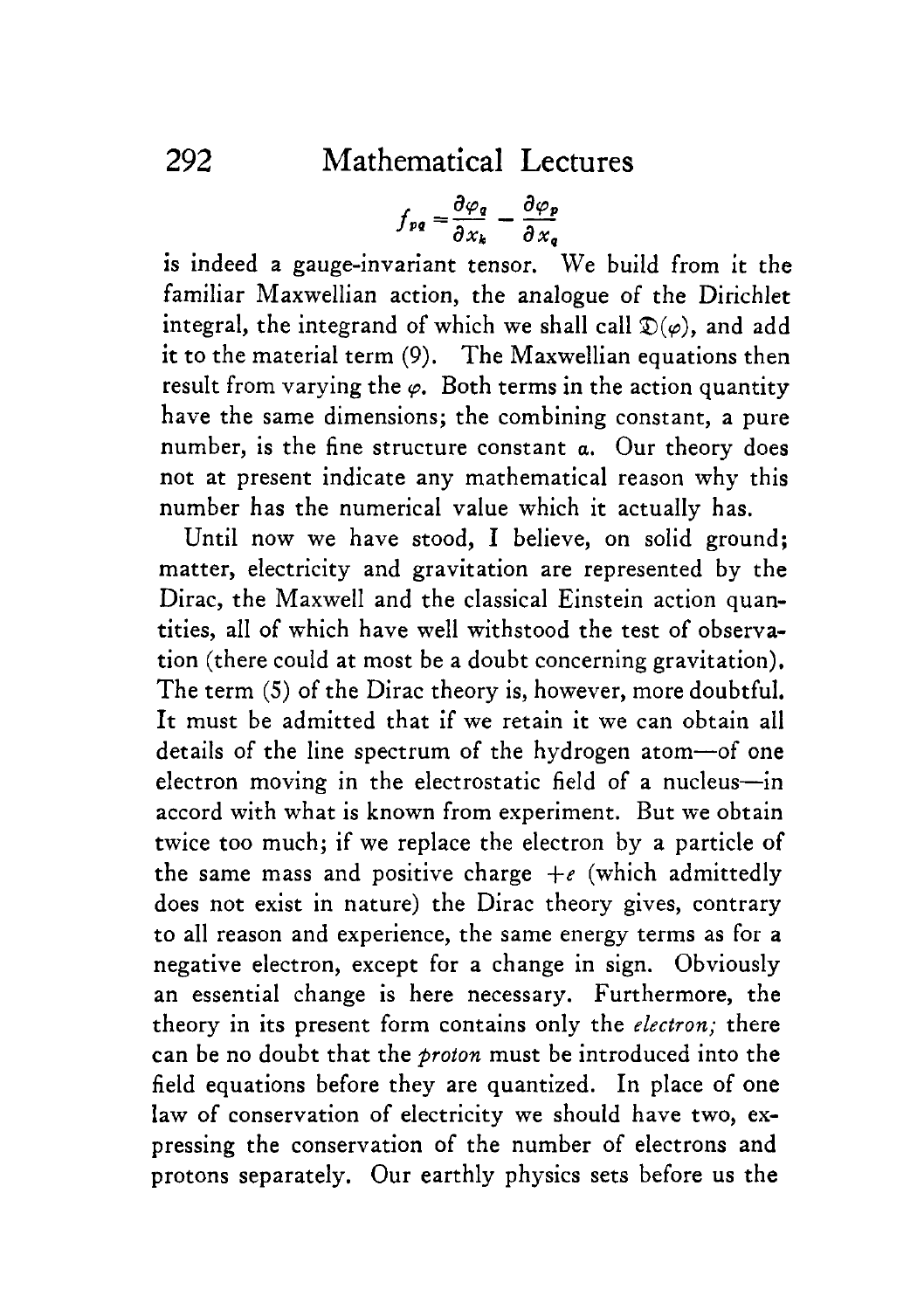puzzle why an electron and a proton do not neutralize each other and release their total energy in the form of radiation -although astronomers, in the search for a more copious source of energy, play with the thought that this may actually occur in the stars.

The transformation of  $\psi$  under the influence of a rotation of the axis-system was described by the fact that the four quantities

#### $\mathcal{I}S(a)\psi$

then transform among themselves as the four components of a vector fixed relative to the axes. But this description leaves open an even greater indeterminateness than was expressed by the gauge-factor  $e^{i\lambda}$  above; the two pairs  $\psi$ <sup>+</sup> and  $\psi$ -can indeed each be multiplied by an arbitrary number  $e^{i\lambda t}$ ,  $e^{i\lambda t}$ ; only then have we completely exhausted the arbitrariness inherent in the  $\psi$ . If we make use of it we find a double gauge invariance, correspondingly two laws of conservation of electricity and two electromagnetic potentials  $\varphi^+$  and  $\varphi^-$  instead of one. The two components  $\psi_1^+$ ,  $\psi_2^+$  are to be ascribed to the proton, the remaining two  $\psi_1$ ,  $\psi_2$ to the electron. It is not at all unpleasant that the wave quantity  $\psi$  of a single particle is again, as in the Pauli theory, reduced to the smaller ration of **2** components. But the term *(5)* involving the mass is now untenable, as it does not have the required gauge-invariance. The mass must be brought into the theory in some other way.

**A** possibility, which at first sight seems plausible, is to consider the gravitational term as the substitute for the mass. For mass is a gravitational effect; it is the flux of the gravitational field through a surface enclosing the particle in the same sense that charge is the flux of electric field. In a satisfactory theory it should be as impossible to introduce a non-vanishing mass without gravitational field as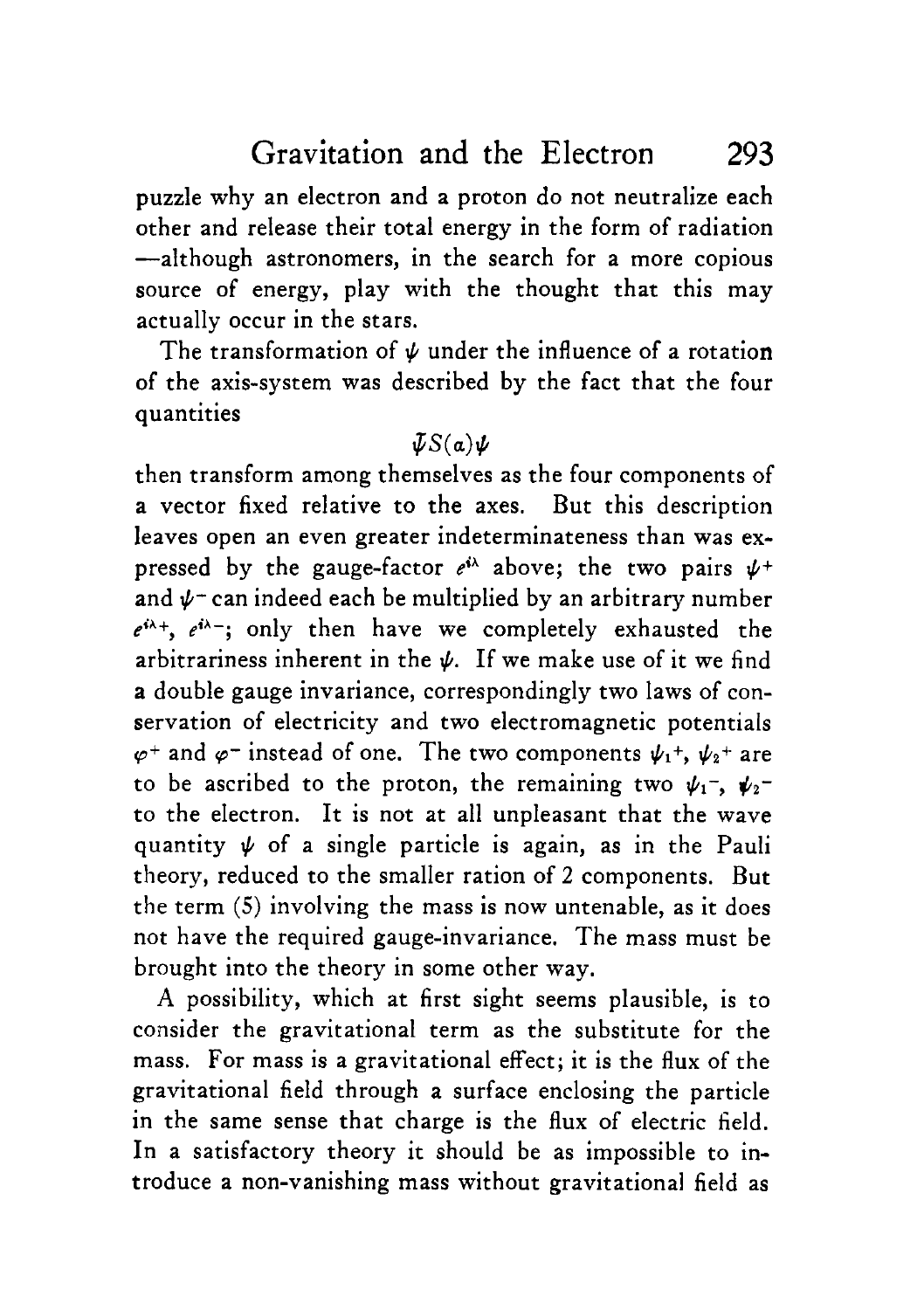it already **is** to introduce charge without electromagnetic field. And the gravitational term actually introduces a constant *d* of the dimensions of length; but unfortunately it lies far under the order of magnitude of the wave length *h*  of the electron $\frac{n}{mc}$   $\sim$ 10<sup>-10</sup> cm. This is the old dilemma—that the constant of gravitation falIs so far out of the range of the other constants of nature. For this reason it seems impossible that gravitation could help us out. I suggest the following way: Be bold enough to leave the term involving mass entirely out of the field equations. But the integral of the total energy density over space yields an invariant, and at the same time constant, mass; *require of it that its value be an absolute constant of nature m* which cannot vary in value from case to case. This introduction of mass is born of the idea that the inertia of matter is due to its energy content.

The two electromagnetic fields may excite some doubt, but as far as I can see one can only thus obtain two conservation theorems, and from the group-theoretic standpoint their appearance seems almost unavoidable. In place of the Maxwellian *D(q)* we should introduce the electromagnetic action density

#### $a\mathfrak{D}(\varphi^+)$  +  $2b\mathfrak{D}(\varphi^+, \varphi^-)$  +  $a\mathfrak{D}(\varphi^-)$ .

The middle term is the symmetric bilinear form corresponding to the quadratic  $\mathfrak{D}(\varphi)$ . This quadratic form with coefficients *a*, *b*, *a* must be definite,  $a^2 - b^2 > 0$ , if the energy of radiation is to be always positive; one wishes indeed to retain this property, for according to the testimony of experience a field of light has **a** lowest energy level-darkness. The middle term is responsible for the interaction between protons and electrons. To the same approximation in which the electromagnetic energy arising from this middle term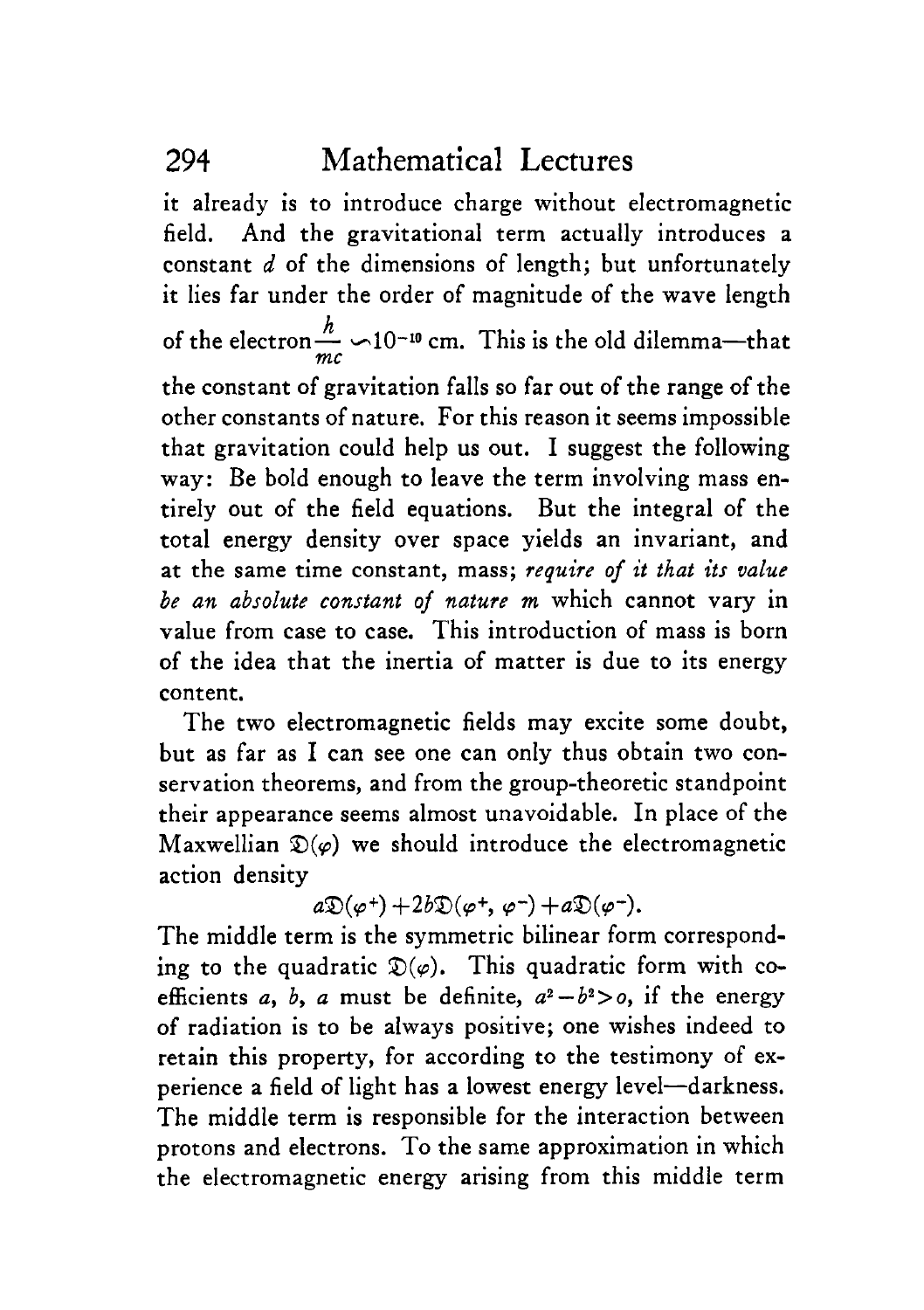and the gravitational energy can be neglected in comparison with the remaining energy, the mass *m* introduced above is broken up into two parts *m+* and *m-,* the masses of the proton and the electron, which contain only  $\psi^+$ ,  $\varphi^+$ ;  $\psi^-$ ,  $\varphi^$ respectively. The masses of the proton and the electron will consequently not be exactly constant but will vary somewhat from quantum state to quantum state. Mass already behaves in this way in the Dirac theory; Dirac's constant *m* is not the inertial mass of the electron, but rather a "mass factor," a number which occurs as a common factor in the inertial masses of the electron in various quantum states.

I believe that these ideas point in the direction of the future development of quantum theory; on the other hand, I am not certain that the above sketch is correct in every point. I have not as yet found a satisfactory approach to that approximation which reduces the problem of a hydrogen atom to a linear one by neglecting the field of radiation and its reaction on the atom in comparison with that portion of the electromagnetic field, known *u priori,* which binds the proton and the electron to one another in accordance with the Coulomb law.

Another difficulty which stands in the way of a comparison with experience is that the field equations must first be quantized before they can be applied as a basis for the statistics of quantum transitions. But our theory is also hopeful in this respect inasmuch as the anti-symmetric Fermi statistics of the electrons, corresponding to the Pauli exclusion principle, here necessarily leads to the symmetric Bose-Einstein statistics of photons.

H **ERMANN** W **EYL.**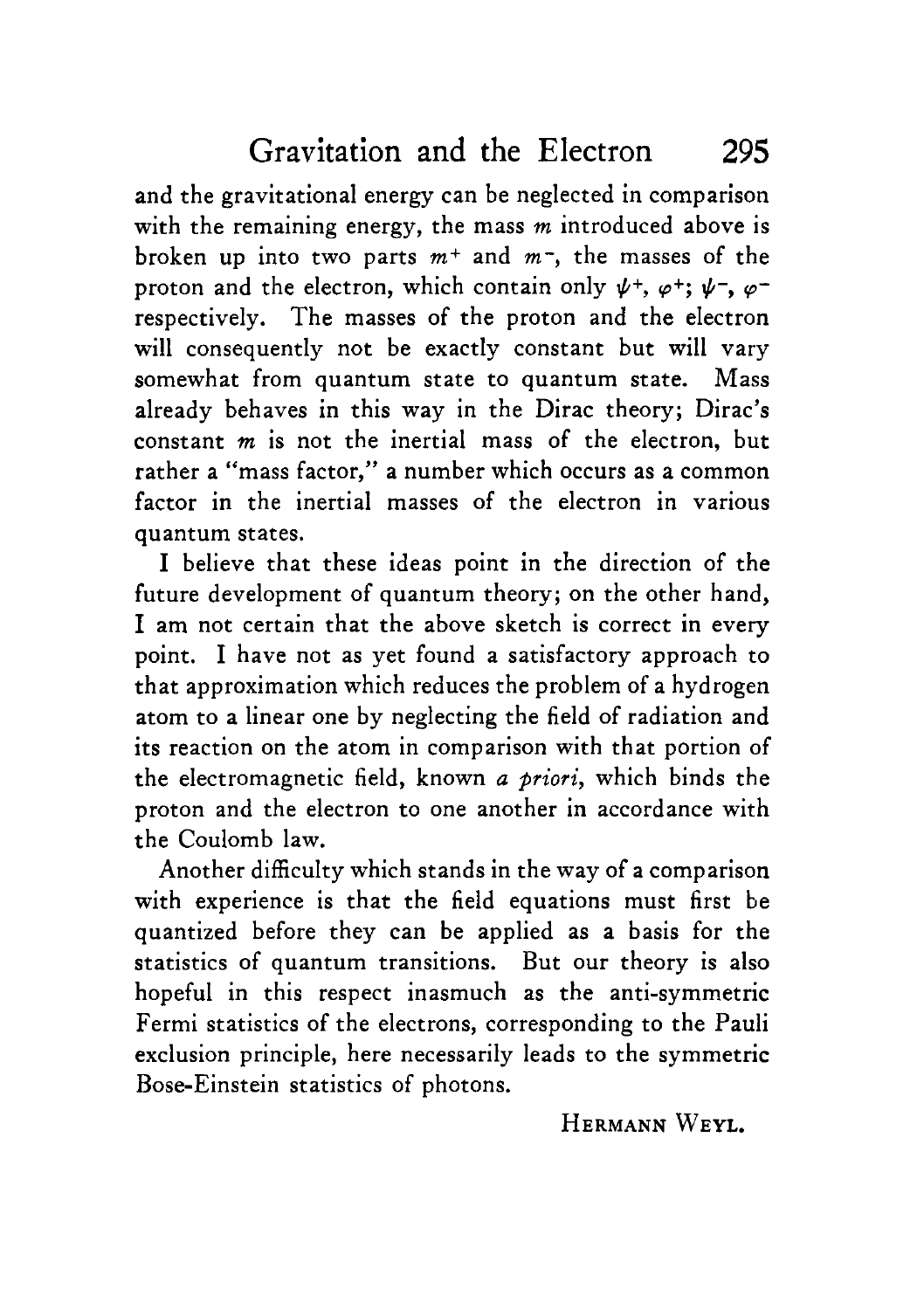